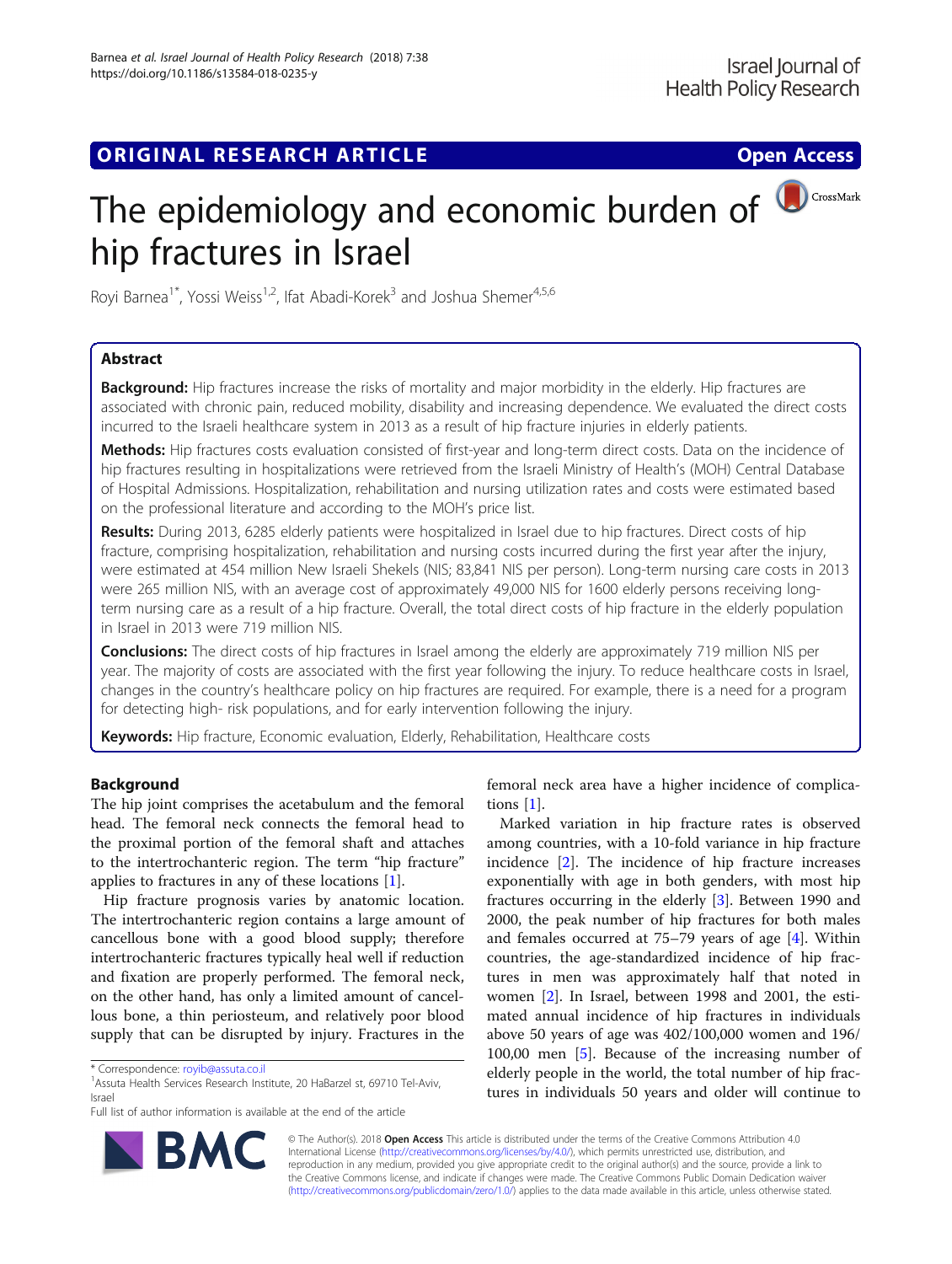rise and the total number of hip fractures is expected to surpass 6 million by the year 2050  $[6, 7]$  $[6, 7]$  $[6, 7]$  $[6, 7]$ .

The major risk factors for hip fractures among elderly individuals are osteoporosis and falls  $[8-10]$  $[8-10]$  $[8-10]$ . Hip fractures substantially increase the risk of mortality and major morbidity in the elderly  $[11, 12]$  $[11, 12]$  $[11, 12]$  $[11, 12]$ . This type of injury is associated with chronic pain, reduced mobility, disability, and an increasing degree of dependence [\[13](#page-7-0)], with 40% of patients unable to walk independently, 50% unable to regain their ability to live independently and up to 60% requiring assistance a year later [\[14](#page-7-0)–[16\]](#page-7-0). As a result, a large proportion of these patients become completely dependent [[17](#page-7-0)] and often require long term nursing care [[18](#page-7-0), [19\]](#page-7-0) and admission to a nursing home [[19](#page-7-0), [20\]](#page-7-0).

Women sustain hip fractures more often than men due to their higher rates of osteoporosis [\[21](#page-7-0)]; however, the mortality risk in men is higher than in women [[22](#page-7-0), [23\]](#page-7-0). Being a male, a nursing home resident, over 90 years of age, having other comorbidities, and inability to ambulate independently all contribute to mortality risk [[24,](#page-7-0) [25\]](#page-7-0). The one-year mortality rates of individuals who had a hip fracture range from 17 to 27% and the mortality risk is three-fold higher than that in the general population [[26,](#page-7-0) [27](#page-7-0)]. Such individuals also have a higher 5-year mortality risk [\[28](#page-7-0)].

Understanding the incidence and postsurgical outcomes of hip fractures is a vital first step in improving population health. The aim of this study was to describe the epidemiology of hip fractures in elderly patients (> 65 years) in Israel and to estimate their direct costs to the healthcare system.

#### Methods

#### Data sources

Data regarding the incidence of hospitalizations as a result of hip fracture, length of stay and demographic characteristics of individuals who sustained hip fracture injuries in Israel in 2013 were retrieved from the Central Registry of Hospital Admissions, which is managed by the Israeli Ministry of Health (MOH).

#### Cost estimation

Hip fracture-related costs were based on the model described by Hernlund et al., [\[29](#page-7-0)] . In this model, a distinction is made between direct and indirect costs and between first-year and long-term costs. In this study, we calculated only the direct costs, including both direct costs incurred in the first year after the injury and direct costs incurred in the long term.

The assessment of the direct costs during the first year after hip fracture injury included hospitalization costs, rehabilitation costs and nursing costs. Utilization estimates for the the last two were based on the professional literature and unit prices were taken from the MOH's price list.

#### Hospitalization costs

In estimating the hospitalization costs we combined data on the number and distribution of admissions for each type of hip replacement surgery from the MOH's Central Registry of Hospital Admissions with unit cost data from the MOH's price list for hip replacement surgery (Table [1](#page-2-0)) [\[30](#page-7-0)], and the MOH's price list for hospitalization in general hospitals [\[30\]](#page-7-0)., on the average length of stay during hospitalization obtained from the Central Registry of Hospital Admissions, and.

#### Rehabilitation costs

Rehabilitation costs were estimated by combining estimates based on the professional literature of the percentage of patients who underwent inpatient and/or ambulatory rehabilitation after hip fracture injury [\[31,](#page-7-0) [32](#page-7-0)], with Israel-specific data on the average length of stay and per diem for inpatient rehabilitation (Table [1](#page-2-0)) [\[30\]](#page-7-0).

#### Community nursing costs

Community nursing costs were estimated from the National Insurance Institute's report, which provided information on the number of individuals who were eligible for a nursing benefit [\[33](#page-7-0)]. The number of hours required for home nursing after a hip fracture injury was estimated based on publications that reported the percentage of patients who required community nursing after hip fracture injuries [\[34](#page-7-0)–[36\]](#page-7-0).

#### Long-term nursing costs

Long-term costs mostly include nursing costs for patients who did not require nursing care before becoming injured. The premise is that once an individual requires nursing care due to a hip fracture, he/she will remain under such care for the rest of his/her life. To that end, we estimated the number of patients who required nursing following hip fracture injuries from the MOH registry and excluded those patients who required nursing prior to the injury. The percentage of elderly patients who lived at home prior to suffering a hip fracture injury and were admitted to nursing homes or geriatric institutes following the injury was based on data reported in the literature [[31,](#page-7-0) [35](#page-7-0)–[38](#page-7-0)].

#### Results

## Estimation of the direct costs of hip fracture during the first year after the injury

During 2013, 7300 patients, most of whom were above 65 years of age (6284 patients, 86.1%), were hospitalized in Israel due to hip fractures (Fig. [1\)](#page-2-0). More than two-thirds of hip fractures in patients over 65 years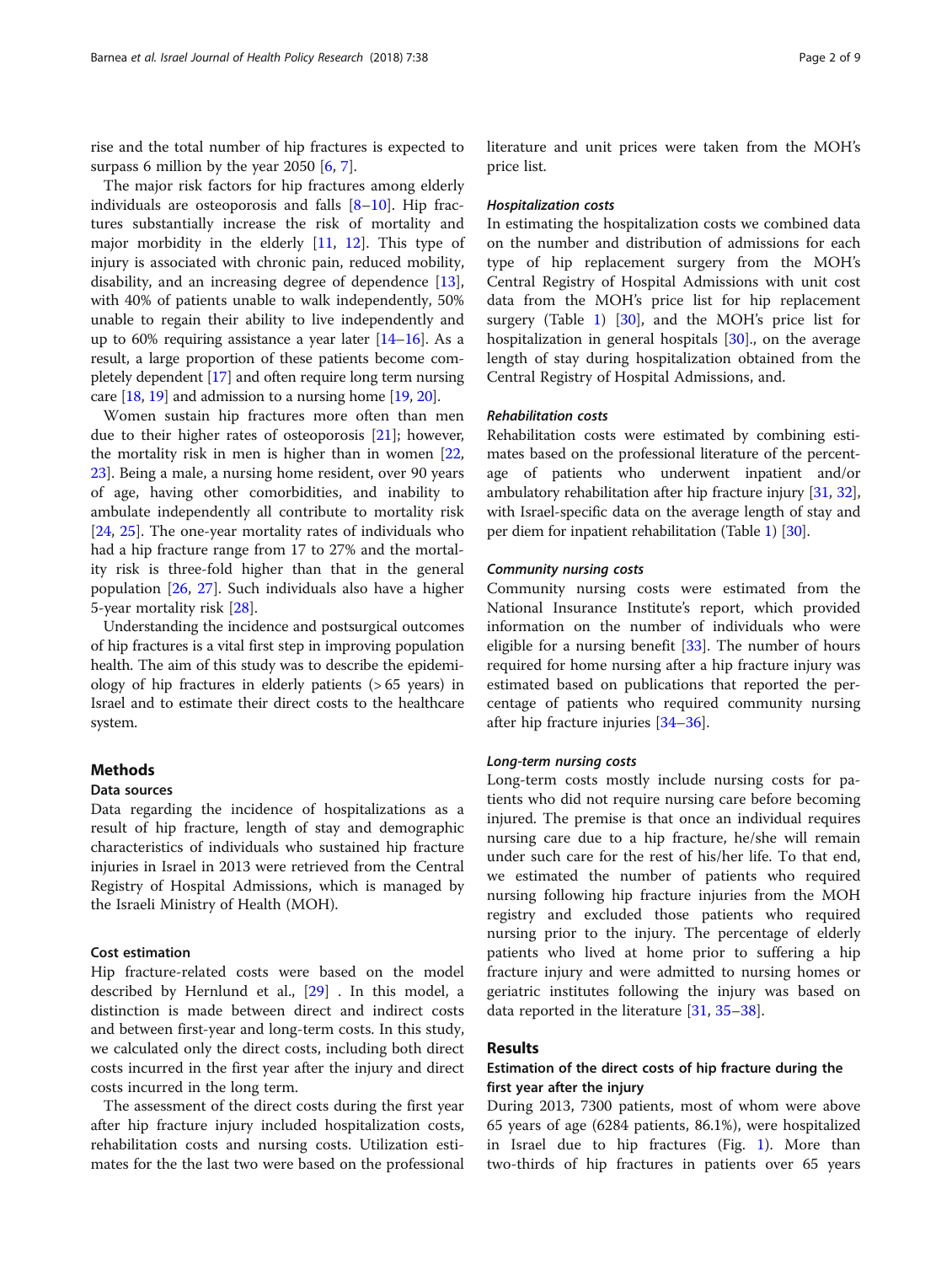<span id="page-2-0"></span>Table 1 Ministry of Health price list of hospitalization and rehabilitation (and items' unit costs) following hip fracture injuries

|                                                                                           | Price, (New Israeli Shekels) |
|-------------------------------------------------------------------------------------------|------------------------------|
| Hip fracture fixation using plate or in-marrow nailing within 48 hours of hospitalization | 27,928                       |
| Partial hip replacement, within 48 hours of Hospitalization                               | 52,812                       |
| Full hip replacement, within 48 hours of Hospitalization                                  | 58,780                       |
| General hospital hospitalization, up to three days                                        | $2,885$ per day              |
| General hospital hospitalization fourth day and onwards                                   | $2,509$ per day              |
| Geriatrics rehabilitation in general hospital                                             | $1,520$ per day              |
| Geriatrics rehabilitation in geriatric hospitals                                          | $1,206$ per day              |
| Rehabilitation department, general hospital                                               | $2,509$ per day              |
| Rehabilitative care in home setting                                                       | 450 per hour                 |
| Home-care therapist                                                                       | 70 per hour                  |

occurred in women (4288 patients, 68.2%). Most hip fracture admissions (6649 cases of all ages, 91.1%) were in orthopedic departments of general inpatient institutions, while 643 admissions were in internal medicine departments. The average duration of hospitalization after hip fracture injuries was 7.9 days in orthopedic departments and 9.2 days in internal departments. Of the patients above 65 years of age who had hip fracture injuries, most (5415/6284, 86.2%) underwent surgical operations, which included fixations (64.9% of patients), partial joint replacements (30.6%) and full joint replacements (4.5%).

The direct costs of hip fracture comprised the costs of hospitalization, rehabilitation and nursing costs incurred during the first year after the injury and estimated as described below.

### Hospitalization costs

According to MOH data, a total of 5415 patients underwent hip replacement surgeries following hip fracture injuries in 2013. Given the average duration of hospitalization following hip fracture injuries, and the number and distribution of surgeries by type, we estimated that hospitalization costs were approximately 277 million New Israeli Shekels (NIS) per year. Notably, in most cases the health maintenance organizations (HMOs) pay medical centers lower fees than those specified in the MOH's price list. In 2012 the average discount that HMOs received from medical centers was 17% [\[30,](#page-7-0) [39\]](#page-7-0), and this was taken into account in our calculations.

## Rehabilitation costs

In Israel, elderly patients may receive full inpatient rehabilitation in rehabilitation departments of general hospitals, rehabilitation hospitals, chronic disease hospitals, geriatric nursing institutions or geriatric centers. Alternatively, outpatient rehabilitation may be performed in outpatient rehabilitation centers of general hospitals. Ambulatory rehabilitation may be provided in the patient's home or in outpatient centers operated by HMOs (Fig. [2](#page-3-0)).

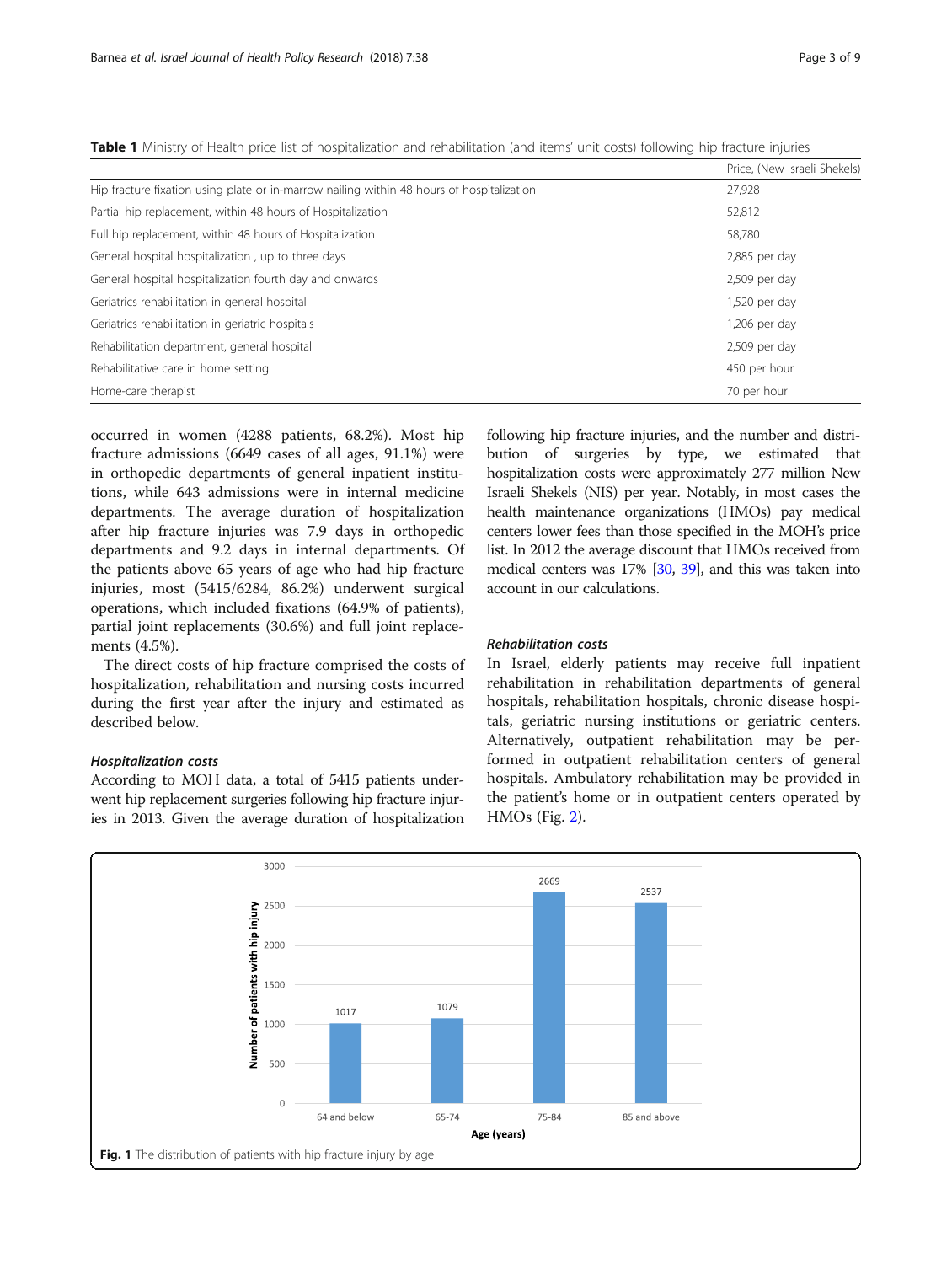<span id="page-3-0"></span>

According to data from The Chaim Sheba Medical Center, approximately 60% of elderly individuals who had a hip fracture injury are suitable for rehabilitation [[32\]](#page-7-0). Zucker et al.  $[31]$  $[31]$  reported that in 2009–2010, of the 672 patients > 65 years with hip fracture injury who were discharged with recommendations for rehabilitation, 494 (73.5%) received inpatient rehabilitation, 432 (64%) received both inpatient rehabilitation and ambulatory rehabilitation, 96 (14.3%) received ambulatory rehabilitation treatment without an inpatient phase and 82 (12.2%) did not receive any rehabilitation.

Based on these data, we estimated that out of 6284 hip fracture injury cases reported in 2013, 3770 patients (60%) received rehabilitative care. Of these, we estimated that 460 patients (12%) did not receive any rehabilitative treatment, 2770 (74%) received full inpatient rehabilitation, and 2420 (64%) received ambulatory rehabilitation.

Inpatient rehabilitation costs According to the MOH's registry, in 2013 there were 935 admissions to geriatric rehabilitation departments with an average length of stay of 31.2 days, and 100 admissions to general rehabilitation departments following hip fracture injuries with an average length of stay of 34.2 days. Based on our estimation above that 2770 patients received full inpatient rehabilitation, we postulated that 1735 patients were treated in other rehabilitation institutions but were not registered in the MOH registry. Given the average length of stay for inpatient rehabilitation and hospitalization costs according to the MOH's price list (Table [1](#page-2-0)), we estimated that hip fracture inpatient rehabilitation costs are approximately 93 million NIS per year. As mentioned above, HMOs usually pay lower fees than those specified in the HOM's price list [[30](#page-7-0), [39\]](#page-7-0).

Ambulatory rehabilitation As reported by Zucker et al. [[31\]](#page-7-0), in 2009–2010 approximately 50% of elderly patients with hip fracture injuries received inpatient as well as ambulatory rehabilitation, and 14% received ambulatory rehabilitation only. Therefore, we estimated that in 2013 about 2420 (64%) of patients who had hip fracture injuries received ambulatory rehabilitation. The vast majority of ambulatory rehabilitation (95%) is provided in the home, while 3% are provided in rehabilitation institutes and 2% in outpatient clinics [[31](#page-7-0)]. The most common rehabilitative treatment given to elderly patients recovering from hip fracture injury is physiotherapy provided once weekly [\[31](#page-7-0)]. More than 60% of patients require treatment for up to 30 days, 27.9% require treatment for 31 to 60 days and 11.9% of patients require treatment for more than 60 days [[31](#page-7-0)]. From these data, we assumed that most patients received 5 to 6 ambulatory physiotherapy treatments. According to information provided by one of the HMOs, rehabilitative care in home setting costs 450 NIS per treatment. Based on all of the above, we estimated that the cost of ambulatory care following hip fracture injury in elderly individuals is approximately 6 million NIS per year.

#### Community nursing costs

As Israel does not have a national registry that integrates the eligibility of elderly people suffering from hip fracture and their need for community nursing services, we estimated the number of hours required for home nursing during the first year after hip fracture injury from the literature. According to Eilat-Tsanani et al. [[35\]](#page-7-0), who examined a population of 91 elderlies with hip fractures, during the first three months after the injury there was a median increase of approximately 40 h of assistance per week. Dimai et al. [[34\]](#page-7-0) examined over 14,000 elderly patients with hip fractures and estimated the number of nursing care hours as 83 h per patient. The information from Dimai's et al. study together with the data on the number of weekly hours allocated to individuals eligible for nursing benefits, has led us to the estimation that elderly patients with hip fracture injuries require community nursing services for a period of 6–10 months. According to Marques et al. [\[36\]](#page-7-0) 62% of patients who returned to living in the community after hip fracture surgery required home care support or a home-care therapist.

According to Israeli law, an individual who has reached retirement age may be eligible for a geriatric nursing benefit from the National Insurance Institute of Israel if he/she need help performing daily activities or require supervision at home. The entitlement to the nursing benefit and the compensation received depend on the level of supervision or help required by the individual. The nursing benefit covers services such as home nursing, treatments in day centers for the elderly, and provision of various supplies. Based on the National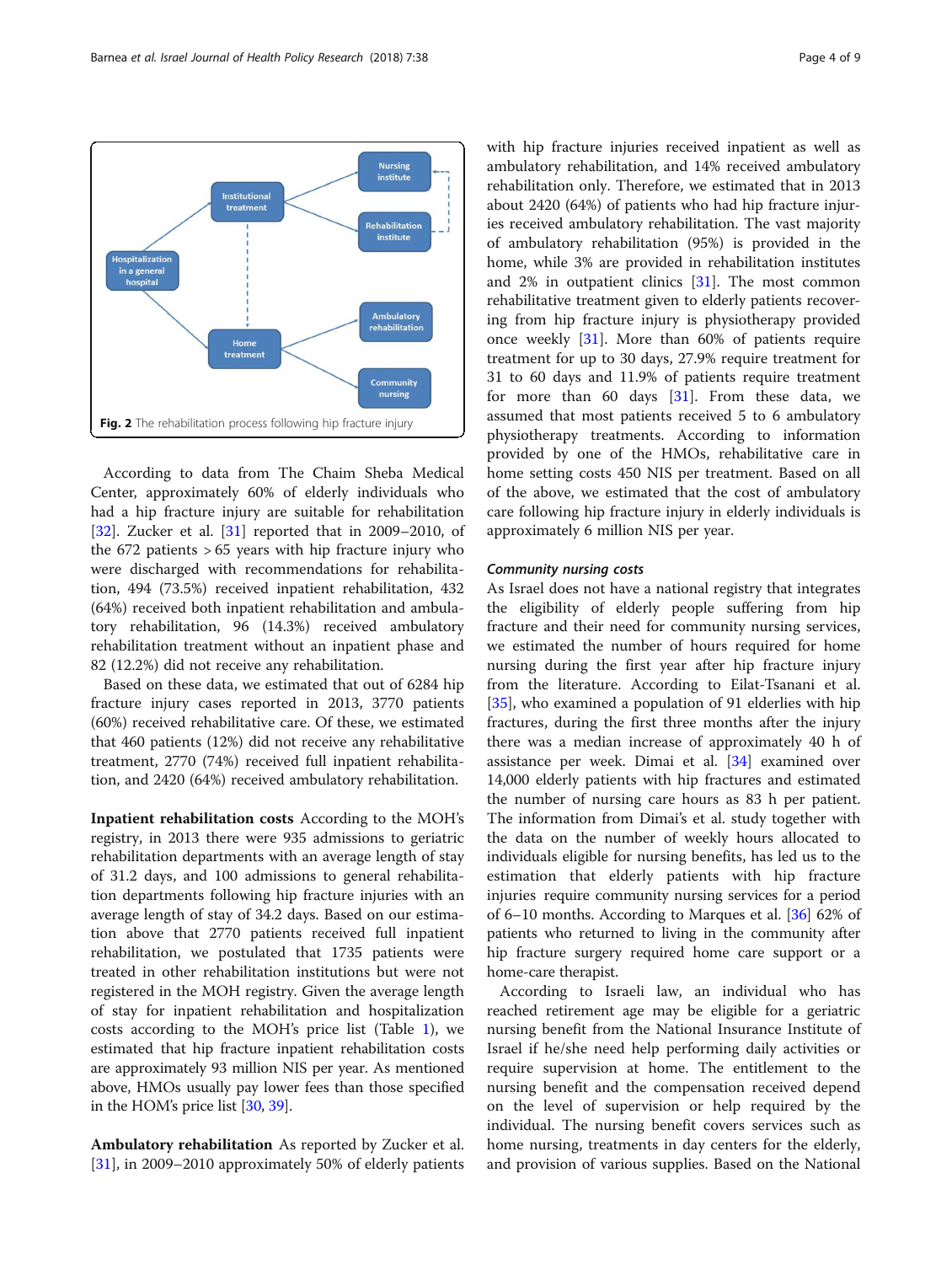Insurance Institute's report on the number of individuals who were eligible for the nursing benefit, we estimated that the number of hours allocated to individuals eligible for home nursing was 9.5 a week. The average value of the geriatric nursing benefit in Israel was 2800 NIS per month [\[33\]](#page-7-0).

All of the above led us to estimate that 65% of patients (3480 patients) discharged from the hospital after hip fracture injury would require 9.5 h per week of community-based nursing for about 8 months, which would cost 78 million NIS.

In summary, the direct costs for hip fracture injuries in elderly patients during the first year after the injury were estimated at 454 million NIS (Table 2).

## Long-term direct costs of hip fracture

After sustaining hip fracture injuries, many patients become dependent and require nursing for the rest of their lives [\[40](#page-7-0)]. In order to evaluate long-term direct costs, we estimated the number of patients who required long-term nursing following hip fracture injuries and excluded those patients who required nursing prior to the injury.

According to the MOH's registry and based on our calculations regarding the incidence rate of hip fractures in elderly patients in Israel, currently there are more than 10,900 elderly persons in Israel who had hip fracture injuries (either recently or further in the past). Studies performed in Israel reported that 12.2–19% of elderly patients who lived at home prior to their hip fracture injury, were admitted to nursing homes or geriatric institutes following the injury [\[31](#page-7-0), [35](#page-7-0), [37](#page-7-0)]. Similar percentages were reported for elderly patients in Portugal [[36](#page-7-0)] and in Canada [[38](#page-7-0)] (18 and 20%, respectively). Based on this information, we postulated that 15% of Israeli elderly patients with hip fracture injuries (1635 patients) would require long-term nursing care.

According to the MOH's price list (Table [1\)](#page-2-0), the cost of a nursing bed is 12,000–15,000 NIS per month which is 144,000–180,000 NIS per year. This cost is subsidized partly by the MOH, subject to income tests conducted for the elderly and their relatives. Elderly persons who are not eligible for funding from the MOH must fund a nursing bed privately [\[41](#page-7-0)]. Given the above (1635

Table 2 Direct costs of hip fracture injuries

| Component                      | Cost (Million New Israeli Shekels) |
|--------------------------------|------------------------------------|
| Hospitalization                | 277 O                              |
| Rehabilitation                 |                                    |
| Hospital                       | 93.0                               |
| Community based rehabilitation | 6.0                                |
| Community based nursing        | 78.0                               |
| Total                          | 454.0 (83,841 NIS per person)      |
|                                |                                    |

patients and 162,000 NIS on average per patient per year), nursing hospitalization costs caused by hip fractures (excluding the first year after the fracture) were estimated by us as 265 million NIS per year.

#### Total direct cost

Overall, the total direct costs of hip fractures in the elderly population in Israel in 2013 were 719 million NIS.

## **Discussion**

Hip fracture injuries remain a significant health and financial burden despite recently declining fracture rates in many countries. Increases in the absolute number of hip fractures over time reflect the impact of growing populations and increased age in driving an increased burden. This study estimated the direct costs in 2013 of hip fracture injuries in the elderly population in Israel. According to our economic evaluation, first year direct costs of hip fracture injuries, consisting of hospitalization, rehabilitation and nursing costs during the first year after the injury were 454 million NIS, i.e., 83,841 NIS per hip replacement case (21,000 US dollars according to the average exchange rate in 2013). Long-term nursing care costs were 265 million NIS per year. Overall, the total direct costs of hip fracture in the elderly population in Israel in 2013 were 719 million NIS.

The total annual hospital costs for 2012/2013 associated with all incident hip fractures in the UK amongst patients above 60 years were estimated at £1.1 billion  $(E14,264)$  per incident hip fracture) [\[42](#page-7-0)]. The mean 1-year cost of hip fracture for patients aged 50 year and over, who were admitted to an acute care facility in Canada for hip fracture in 1995/1996 was 26,527 Canadian dollars. These costs were significantly different for patients who returned to the community (\$21,385), versus those who were transferred to (\$44,156), or readmitted to long-term care facilities (\$33,729) [\[43](#page-7-0)]. We compared the direct costs of hip fractures in the first year following the fracture, which were calculated above (454 million NIS), with the direct first year costs (excluding nursing costs) of hip fractures in the European Union. To compare costs across countries we used market exchange rates for tradeable goods (such as pharmaceuticals and medical equipment) and purchasing power parities (PPPs) for non-tradeable goods (such as professionals) and assumed that 80% of direct costs are for non-tradeable goods. After using these conversion factors, the direct costs of hip fractures in Israel was 14,963 Euros (PPPUS\$20,282), which was higher than ….. (Fig. [3](#page-5-0)), but similar to the costs in Western Europe (14,429 Euros, PPPUS\$19,387). (An alternate approach, without discerning between tradeable and non-tradable components, and using PPPs as the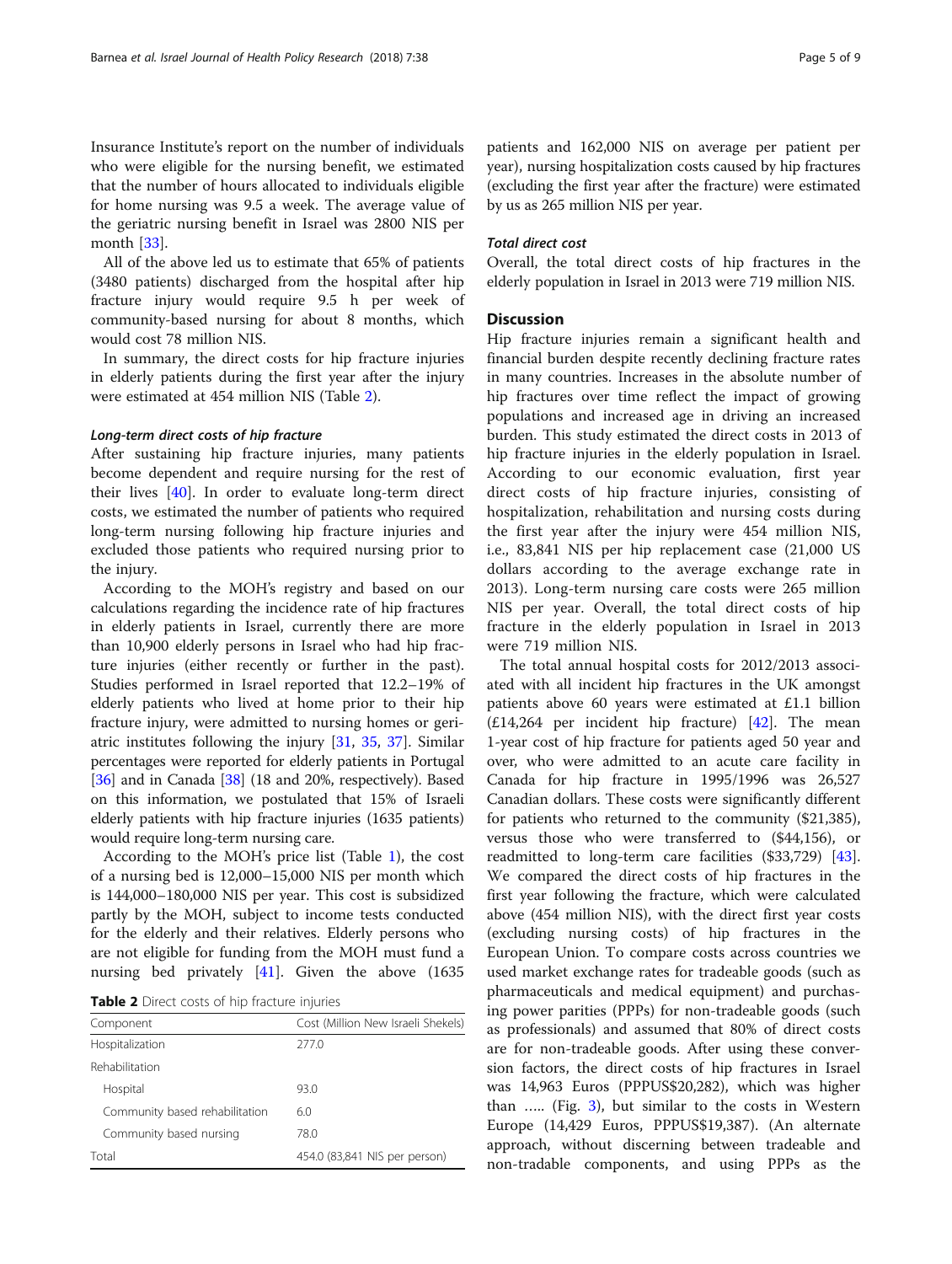<span id="page-5-0"></span>

conversion factors for all costs, resulted in a similar trend and is presented in Additional file [1:](#page-6-0) Figure S1).

Notably, it is possible that the estimated direct costs for Israel were somewhat underestimated compared to the estimated direct costs of some of the other countries examined. This difference is derived from additional costs that are related to the direct costs of hip fracture injury including medications, medical aids and doctor visits (which were included in the calculations for other countries but not in the calculations for Israel). However, we believe that our assessment and evaluation is still valid since these costs are often quite small relative to hospitalization and rehabilitation costs.

Examination of the basic demographics of the study's population presents a similar pattern to the known characteristics of hip fracture worldwide: most of the elderly patients in Israel who suffered from hip fracture were above 65 years old (86%) and more than two-thirds of hip fractures occurred in women. These two findings are consisted with previous studies that have described hip fracture injuries characteristics [[3,](#page-7-0) [5](#page-7-0), [21](#page-7-0), [44\]](#page-7-0). Several studies found that inpatient treatment for men compared with women was more expensive [[45](#page-7-0)–[47\]](#page-7-0), suggesting that men who experience hip fractures usually have a poor health status, potentially leading to complicated or prolonged hospital stays.

With the growing population of the elderly, prevention may be the best approach for reducing hip fracture costs and consequently healthcare system costs, due to several reasons: first, there is a high incidence of falls among the elderly population (one out of three individuals will fall in a year [\[5](#page-7-0)]); second, falls are a leading risk factor for mortality risk among the elderly [\[26,](#page-7-0) [27](#page-7-0)]; third, 20–30% of falls will result in severe damage (hip fracture or head injury [\[1](#page-7-0)]) requiring hospitalization (which increases with age); fourth, it was previously postulated that the aging of the population will result in increased hip fracture incidence  $[6, 7]$  $[6, 7]$  $[6, 7]$ ; and finally, hip fracture as a

result of falling leads to functional impairment, dependency and decreased quality of life [[13\]](#page-7-0). Current hip fracture prevention strategies are based on approaches with limited success that may require a long period of time before becoming effective  $[48]$  $[48]$ . Bearing in mind the enormous expenses that were presented in the study, we believe that falls prevention (and consequently hip fractures prevention) or at least reducing the incidence of falls should be a top priority. A national program for falls prevention was recently launched by Israel's Ministry of Health in order to reduce healthcare expenditures and improve the quality of life of elderly individuals. In addition, to face the challenges of early prevention in osteoporotic patients at high risk of hip fracture, surgical intervention should be considered [[48\]](#page-7-0).

Timing of the intervention following a hip injury may also lower the costs of hip fractures. In a study conducted in the United States, an early intervention model in which patients underwent an operative intervention less than 6 hours after admission was compared to a late operative intervention that was performed more than 6 hours after admission. The results demonstrated a shorter length of stay and significantly lower costs in the early intervention group. There was no significant difference in the incidence of major complications between the two groups  $[49]$ . Therefore, early interventions when treating hip fractures have the potential for larger healthcare savings. Another study showed that delays in time from admission until surgical treatment increased the mortality rate of patients with hip fractures [[50\]](#page-8-0). In Israel, early intervention (< 48 h) constitutes one the quality measures which are being used by the MOH. Furthermore, in 2004, the Israel MOH decided that hospitals would receive the full DRG payment for hip fractures operations only in cases in which the operation is performed within 48 h of hospitalization [[51\]](#page-8-0). Nevertheless, no significant improvement was observed in clinical outcomes, possibly due to other characteristics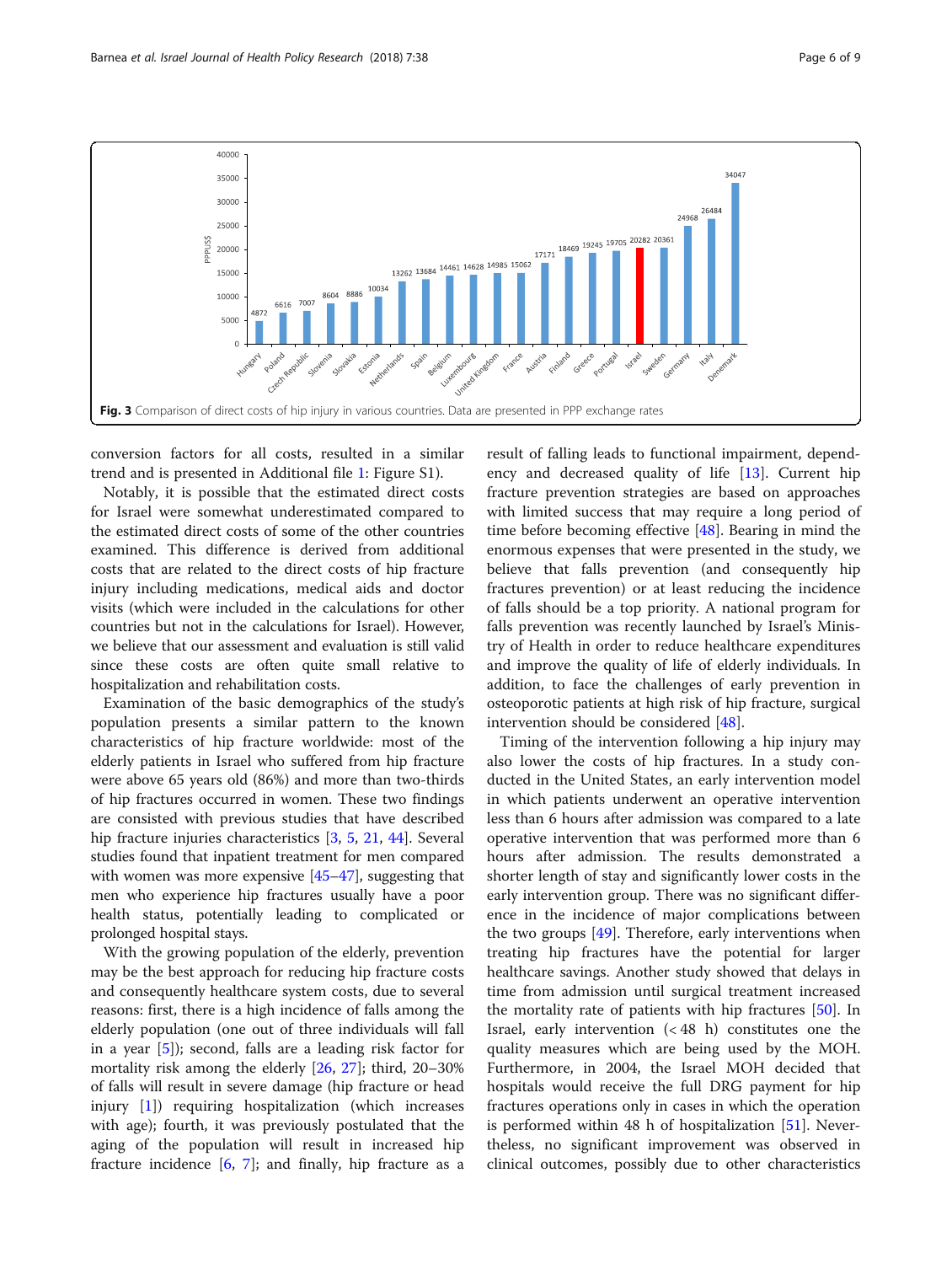<span id="page-6-0"></span>of the patients (age, co-morbidities, etc.) [\[51](#page-8-0)]. Altogether, it could be argued that early surgical intervention seems to play an important role in lowering costs, reducing mortality and achieving shorter recovery. This study has several limitations, as follows:

- 1. Israel does not have a national registry that tracks the eligibility of elderly people suffering from hip fracture and their need for community nursing services. Thus, our data were collected from the Central Registry of Hospital Admissions, which is managed by the Israeli MOH, and information from published papers.
- 2. We used local list prices, based on the maximum allowed prices set by the MOH. These prices are subject to discounts (through negotiations between hospitals and HMOs) as well as to payment caps. Therefore, we may have overestimated the actual cost; for example, In 2012 the average discount that HMOs received from medical centers was 17% [\[30](#page-7-0), [39\]](#page-7-0).
- 3. We did not include additional costs that are related to the direct costs of hip fracture injury including medications, medical aids and doctor visits.
- 4. We did not assess the additional impact of comorbidities on hospitalization costs. Most patients with hip fractures have co-morbidities, which were shown to be directly related to higher hospitalization costs and lengths of stay in hip fracture treatment [\[46,](#page-7-0) [52](#page-8-0)].
- 5. We did not account for mortality among hip fracture patients.
- 6. Since 2013 there may have been an increase in the number of patients receiving comprehensive care.
- 7. This only presents direct costs from the healthcare system perspective. The authors are aware of a wide variety of factors that were not included in the evaluation such as indirect costs (due to loss of quality of life and reduced life expectancy), private expenses on therapists as well as the socialeconomic burden incurred the patient and his/her family.

Despite these limitations, the authors are confident that the work presented here can promote awareness and a change in Israel healthcare policy regarding hip fracture.

It is important to note that.

## Conclusions

The total (direct) hip fracture costs in Israel are approximately 719 million NIS per year. Since a large portion of falls can be prevented, and due to the high costs of hip fractures, we believe that a change in Israeli healthcare policy regarding hip fractures is required. Such a change

may include raising awareness to fall prevention among high-risk populations by increasing information accessibility; identifying high-risk elderly and promoting various interventions (physical and social); reducing risk factors (e.g., environment hazards), implementing integrated care in elderly patients who fell, and initiating an annual layout in order to prevent falls that lead to hip fractures among the elderly. Moreover, early interventions following hip fracture injuries have the potential for larger healthcare savings and should be considered routinely. Finally, we believe that establishing a national registry for hip fracture reports should be a top priority in the MOH's work plan.

## Additional file

[Additional file 1:](https://doi.org/10.1186/s13584-018-0235-y) Figure S1. Comparison of direct costs of hip injury in various countries. Data are presented in PPP exchange rates. An alternate approach, without the discerning between tradeable and non-tradable components was performed. This calculation resulted in similar trend. Namely, The direct costs in Israel were relatively high compared to the European countries. (PPTX 114 kb)

#### Funding

The authors declare that no funding was obtained during this study.

#### Availability of data and materials

The datasets used and/or analyzed during the current study are available from the corresponding author on reasonable request.

#### Authors' contributions

RB made substantial contributions to conception and design, acquisition of data and has been involved in writing the manuscript and revising it critically for important intellectual content. YW Has been involved in drafting the manuscript and acquisition of data. IAK Has been involved in drafting the manuscript, made substantial contributions to conception and design and has been involved in revising the manuscript. JS made substantial contributions to conception and design, has been involved in drafting the manuscript and revising it critically for important intellectual content. All authors read and approved the final manuscript.

#### Ethics approval and consent to participate

Not applicable.

#### Consent for publication Not applicable.

Competing interests

The authors declare that they have no competing interests.

#### Publisher's Note

Springer Nature remains neutral with regard to jurisdictional claims in published maps and institutional affiliations.

#### Author details

<sup>1</sup> Assuta Health Services Research Institute, 20 HaBarzel st, 69710 Tel-Aviv, Israel. <sup>2</sup>The Department of Health Systems Management, Ariel University, Ariel, Israel. <sup>3</sup>Department of Academy and Research, Assuta Medical Center Tel-Aviv, Israel. <sup>4</sup>Assuta Medical Center Network, Ariel, Israel. <sup>5</sup>Israeli Center for Technology Assessment in Health Care, Gertner Institute, Sheba Medical Center, Tel Hashomer, 52621 Ariel, Israel. <sup>6</sup>Sackler School of Medicine, Tel Aviv University, P.O. Box 39040, 6997801 Tel Aviv, Israel.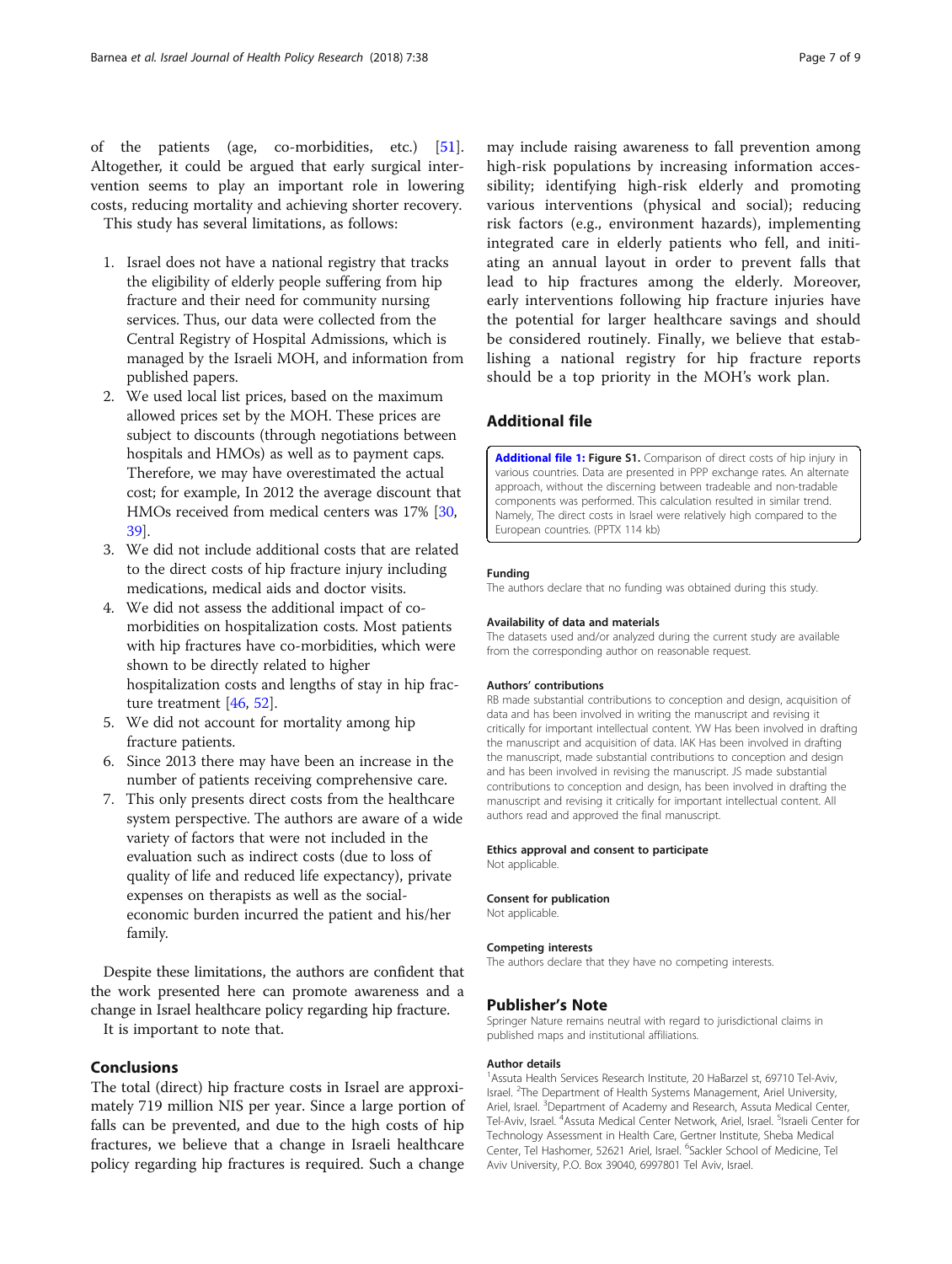#### <span id="page-7-0"></span>Received: 1 August 2017 Accepted: 4 July 2018 Published online: 02 August 2018

#### References

- 1. Walker Foster K. Hip fractures in adults. In: Eiff P, Asplund CA, Grayzel J, editors. UpToDate. Waltham: UpToDate; 2016.
- 2. Kanis JA, Oden A, McCloskey EV, Johansson H, Wahl DA, Cooper C, Epidemiology IOFWGo, Quality of L. A systematic review of hip fracture incidence and probability of fracture worldwide. Osteoporos Int. 2012;23:2239–56.
- 3. Cooper C, Campion G, Melton LJ, 3rd. Hip fractures in the elderly: a worldwide projection. Osteoporos Int 1992;2:285–289.
- 4. Johnell O, Kanis JA. An estimate of the worldwide prevalence and disability associated with osteoporotic fractures. Osteoporos Int. 2006;17:1726–33.
- 5. Liel Y, Castel H. Incidence of osteoporotic fractures in southern IsraelHarefuah. 2004;143:18–21, 86.
- 6. Kannus P, Parkkari J, Sievanen H, Heinonen A, Vuori I, Jarvinen M. Epidemiology of hip fractures. Bone. 1996;18:57S–63S.
- 7. Chen IJ, Chiang CY, Li YH, Chang CH, Hu CC, Chen DW, Chang Y, Yang WE, Shih HN, Ueng SW, Hsieh PH. Nationwide cohort study of hip fractures: time trends in the incidence rates and projections up to 2035. Osteoporos Int. 2015;26:681–8.
- 8. Anpalahan M, Morrison SG, Gibson SJ. Hip fracture risk factors and the discriminability of hip fracture risk vary by age: a case-control study. Geriatr Gerontol Int. 2014;14:413–9.
- 9. Magnusson KA, Gunnarsson B, Sigurdsson GH, Mogensen B, Olafsson Y, Karason S. Treatment and outcome of patients with hip fractureLaeknabladid. 2016;102:119–25.
- 10. Hwang HF, Lee HD, Huang HH, Chen CY, Lin MR. Fall mechanisms, bone strength, and hip fractures in elderly men and women in Taiwan. Osteoporos Int. 2011;22:2385–93.
- 11. Negrete-Corona J, Alvarado-Soriano JC, Reyes-Santiago LA. Hip fracture as risk factor for mortality in patients over 65 years of age. Case-control study. Acta Ortop Mex. 2014;28:352–62.
- 12. Pioli G, Lauretani F, Davoli ML, Martini E, Frondini C, Pellicciotti F, Zagatti A, Giordano A, Pedriali I, Nardelli A, Zurlo A, Ferrari A, Lunardelli ML. Older people with hip fracture and IADL disability require earlier surgery. J Gerontol A Biol Sci Med Sci. 2012;67:1272–7.
- 13. Keene GS, Parker MJ, Pryor GA. Mortality and morbidity after hip fractures. BMJ. 1993;307:1248–50.
- 14. Morrison RS, Chassin MR, Siu AL. The medical consultant's role in caring for patients with hip fracture. Ann Intern Med. 1998;128:1010–20.
- 15. Leibson CL, Tosteson AN, Gabriel SE, Ransom JE, Melton LJ. Mortality, disability, and nursing home use for persons with and without hip fracture: a population-based study. J Am Geriatr Soc. 2002;50:1644–50.
- 16. Gill TM, Murphy TE, Gahbauer EA, Allore HG. Association of injurious falls with disability outcomes and nursing home admissions in community-living older persons. Am J Epidemiol. 2013;178:418–25.
- 17. Wolinsky FD, Fitzgerald JF, Stump TE. The effect of hip fracture on mortality, hospitalization, and functional status: a prospective study. Am J Public Health. 1997;87:398–403.
- 18. Autier P, Haentjens P, Bentin J, Baillon JM, Grivegnee AR, Closon MC, Boonen S. Costs induced by hip fractures: a prospective controlled study in Belgium. Belgian Hip Fracture Study Group. Osteoporos Int. 2000;11:373–80.
- 19. Cree M, Soskolne CL, Belseck E, Hornig J, McElhaney JE, Brant R, Suarez-Almazor M. Mortality and institutionalization following hip fracture. J Am Geriatr Soc. 2000;48:283–8.
- 20. Reginster JY, Gillet P, Ben Sedrine W, Brands G, Ethgen O, de Froidmont C, Gosset C. Direct costs of hip fractures in patients over 60 years of age in Belgium. Pharmacoeconomics. 1999;15:507–14.
- 21. Melton LJ 3rd. Who has osteoporosis? A conflict between clinical and public health perspectives. J Bone Miner Res. 2000;15:2309–14.
- 22. Sullivan KJ, Husak LE, Altebarmakian M, Brox WT. Demographic factors in hip fracture incidence and mortality rates in California, 2000-2011. J Orthop Surg Res. 2016;11:4.
- 23. Bentler SE, Liu L, Obrizan M, Cook EA, Wright KB, Geweke JF, Chrischilles EA, Pavlik CE, Wallace RB, Ohsfeldt RL, Jones MP, Rosenthal GE, Wolinsky FD. The aftermath of hip fracture: discharge placement, functional status change, and mortality. Am J Epidemiol. 2009;170:1290–9.
- 24. Neuman MD, Silber JH, Magaziner JS, Passarella MA, Mehta S, Werner RM. Survival and functional outcomes after hip fracture among nursing home residents. JAMA Intern Med. 2014;174:1273–80.
- 25. Mariconda M, Costa GG, Cerbasi S, Recano P, Aitanti E, Gambacorta M, Misasi M. The determinants of mortality and morbidity during the year following fracture of the hip: a prospective study. Bone Joint J. 2015;97-B:383–90.
- 26. LeBlanc ES, Hillier TA, Pedula KL, Rizzo JH, Cawthon PM, Fink HA, Cauley JA, Bauer DC, Black DM, Cummings SR, Browner WS. Hip fracture and increased short-term but not long-term mortality in healthy older women. Arch Intern Med. 2011;171:1831–7.
- 27. Panula J, Pihlajamaki H, Mattila VM, Jaatinen P, Vahlberg T, Aarnio P, Kivela SL. Mortality and cause of death in hip fracture patients aged 65 or older: a population-based study. BMC Musculoskelet Disord. 2011;12:105.
- 28. Lee YK, Lee YJ, Ha YC, Koo KH. Five-year relative survival of patients with osteoporotic hip fracture. J Clin Endocrinol Metab. 2014;99:97–100.
- 29. Hernlund E, Svedbom A, Ivergard M, Compston J, Cooper C, Stenmark J, McCloskey EV, Jonsson B, Kanis JA. Osteoporosis in the European Union: medical management, epidemiology and economic burden. A report prepared in collaboration with the international osteoporosis foundation (IOF) and the European Federation of Pharmaceutical Industry Associations (EFPIA). Arch Osteoporos. 2013;8:136.
- 30. Price List. [\[https://www.health.gov.il/subjects/finance/taarifon/pages/pricelist.](https://www.health.gov.il/subjects/finance/taarifon/pages/pricelist.aspx) [aspx](https://www.health.gov.il/subjects/finance/taarifon/pages/pricelist.aspx)].
- 31. Zucker I, Laxer I, Rasooli I, Han S, Cohen A, Shohat T. Regional gaps in the provision of inpatient rehabilitation services for the elderly in Israel: results of a national survey. Isr J Health Policy Res. 2013;2:27.
- 32. Siev-Ner I. Rehabilitation models for patients with hip fracture injury and amputees.: The Israel Association for Physical Medicine and Rehabilitation; 2008.
- 33. Quarterly Statistical Report. National Insurance Institute of Israel 2015. [https://](https://www.btl.gov.il/Publications/quarterly/long_term_care/Pages/default.aspx) [www.btl.gov.il/Publications/quarterly/long\\_term\\_care/Pages/default.aspx](https://www.btl.gov.il/Publications/quarterly/long_term_care/Pages/default.aspx).
- 34. Dimai HP, Redlich K, Peretz M, Borgstrom F, Siebert U, Mahlich J. Economic burden of osteoporotic fractures in Austria. Health Econ Rev. 2012;2:12.
- 35. Eilat-Tsanani S, Tabenkin H, Kaufman B, Lavie I, Weiss Z, Apelbaum R. Rehabilitation of elderly patients in the community following surgery for hip fracture - utilization of personal and health care services. Disabil Rehabil. 2012;34:811–6.
- 36. Marques A, Lourenco O, da Silva JA. Portuguese working Group for the Study of the burden of hip fractures in P. The burden of osteoporotic hip fractures in Portugal: costs, health related quality of life and mortality. Osteoporos Int. 2015;26:2623–30.
- 37. Adunsky A, Levi R, Cecic A, Arad M, Noy S, Barell V. The "Sheba" model of comprehensive orthogeriatric care for elderly hip fracture patients: a preliminary report. Isr Med Assoc J. 2002;4:259–61.
- 38. van der Horst M-L. Osteoporosis and fracture prevention in LTC. Ontairo: Osteoporosis Canada; 2013.
- 39. Governmental General Medical Centers. Financial Report 2012.
- 40. Riggs BL, Melton LJ 3rd. The worldwide problem of osteoporosis: insights afforded by epidemiology. Bone. 1995;17:505S–11S.
- 41. Horev T, Kedar N, Hershkovitz I. Public insurance in geriatric nursing: an outline for reform. Jerusalem: Israel Ministry if Health; 2011.
- 42. Leal J, Gray AM, Prieto-Alhambra D, Arden NK, Cooper C, Javaid MK, Judge A, group Rs. Impact of hip fracture on hospital care costs: a populationbased study. Osteoporos Int. 2016;27:549–58.
- 43. Wiktorowicz ME, Goeree R, Papaioannou A, Adachi JD, Papadimitropoulos E. Economic implications of hip fracture: health service use, institutional care and cost in Canada. Osteoporos Int. 2001;12:271–8.
- 44. Stephens AS, Toson B, Close JCT. Current and future burden of incident hip fractures in new South Wales, Australia. Arch Osteoporos. 2014;9:200.
- 45. Aigner R, Meier Fedeler T, Eschbach D, Hack J, Bliemel C, Ruchholtz S, Bucking B. Patient factors associated with increased acute care costs of hip fractures: a detailed analysis of 402 patients. Arch Osteoporos. 2016;11:38.
- 46. Nikkel LE, Fox EJ, Black KP, Davis C, Andersen L, Hollenbeak CS. Impact of comorbidities on hospitalization costs following hip fracture. J Bone Joint Surg Am. 2012;94:9–17.
- 47. Garcia AE, Bonnaig JV, Yoneda ZT, Richards JE, Ehrenfeld JM, Obremskey WT, Jahangir AA, Sethi MK. Patient variables which may predict length of stay and hospital costs in elderly patients with hip fracture. J Orthop Trauma. 2012;26:620–3.
- 48. Ferrari S, Reginster JY, Brandi ML, Kanis JA, Devogelaer JP, Kaufman JM, Feron JM, Kurth A, Rizzoli R. Unmet needs and current and future approaches for osteoporotic patients at high risk of hip fracture. Arch Osteoporos. 2016;11:37.
- 49. Judd KT, Christianson E. Expedited operative Care of hip Fractures Results in significantly lower cost of treatment. Iowa Orthop J. 2015;35:62–4.